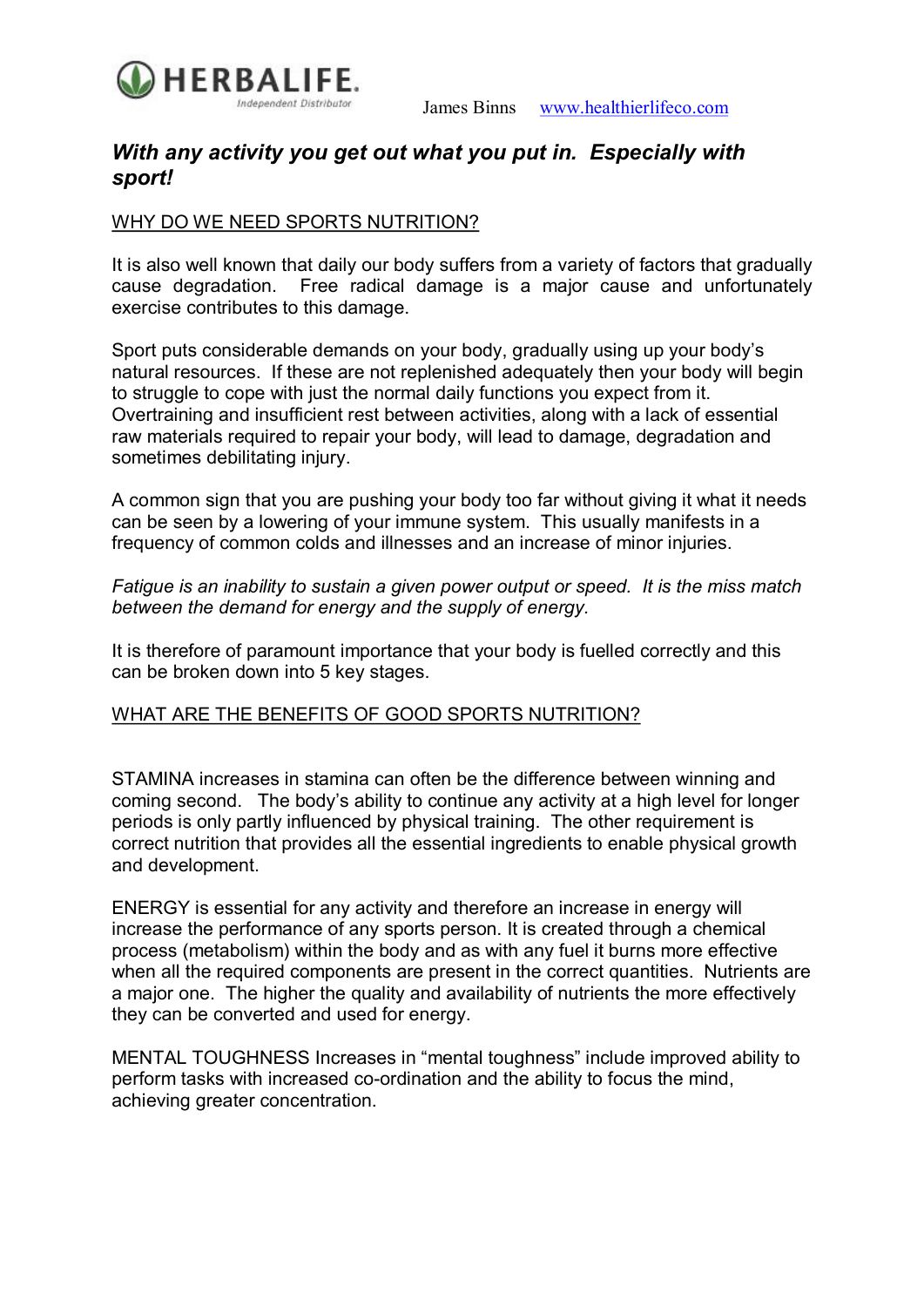

AGILITY & SUPPLENESS Increased agility and suppleness helps reduce injury and damage to your body. It also helps you develop a greater range of movement that in turn leads to improved performance.

REPAIR & RECOVERY Probably the most important part in a sports person's routine yet very often overlooked. With any form of muscle development the fibres in the muscle are stressed to breaking. It is the repair and re-growth of these fibres that is responsible for the muscles ability to perform the required task with greater ease in future. Proteins are the preferred nutrient in this instance.

REDUCED INJURY& ILLNESS With the correct nutrients, vitamins and minerals the body can begin to produce the required fluids to lubricate the joints and help maintain correct immune function.

### BASI C PRINCIPLES

The body requires a constant supply of Nutrients and Vitamins in order to function correctly on a daily basis. With sport, increased energy requirements and a faster rate of damage necessitate the need for a more efficient intake of required nutrients.

#### THERE ARE THREE MAIN NUTRIENTS

CARBOHYDRATE Main source of fuel commonly referred to as either "simple" or "complex" Carbohydrates.

> Simple (sugars) = Instant energy (i.e. jelly beans) Complex (starches & fibres) = Slow release energy (i.e. pasta/rice).

PROTEIN - For growth and Repair.

LIPIDS (major one is FAT)

Although all three are capable of producing energy CARBOHYDRATES and FATS are best suited to energy production and PROTEINS for growth and repair.

CARBOHYDRATES are essential in all energy production with FAT providing the reserve fuel stored on the body. Ideally both should be used efficiently and if the correct balance can be maintained the greater energy produced by fats can be utilised.

All nutrients are broken down by metabolism (the chemical process that turns nutrients into energy).

NUTRIENTS + METABOLISM = ENERGY

Vitamins are also essential for normal metabolism as they help maintain the enzymes that break down the nutrients in the process.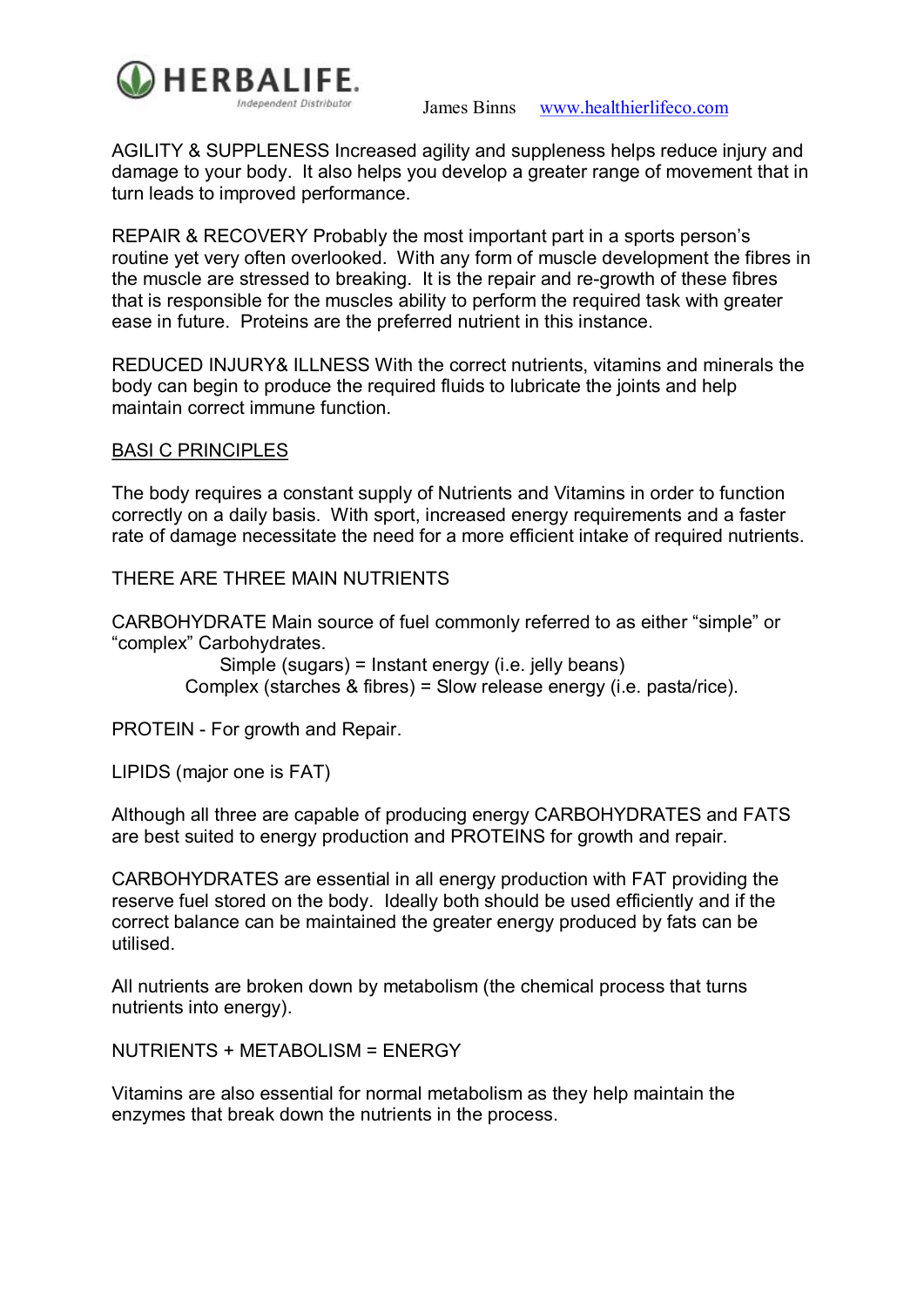

## **5 KEY STAGES TO EFFICIENT SPORTS NUTRITION**

### 1. FUELING

In order to fuel the body for optimum energy production the main nutrient CARBOHYDRATE is essential. Without it in sufficient quantity even the energy stored as fat cannot be metabolised.

## *"FAT BURNS IN THE FIRE OF CARBOHYDRATE"*

Unfortunately CARBOHYDRATE is either used as "INSTANT FUEL" or stored in the muscles as GLYCOGEN. Any excess CARBOHYDRATE consumed above the aforementioned requirements is converted to LIPIDS (fat) and stored around the body. It is this process that is generally the cause of high body fat % and difficulty in reducing it, rather than as a result of ingesting too much actual fat.

To perform exercise the body will move through all the three processes of energy production. For prolonged periods of exertion the body requires sufficient supplies of GLYCOGEN to produce continual supply of energy. In this instance it is generally better to utilise a combination of essential CARBOHYDRATES as the catalyst and to burn FAT. Fat has the greater yield of energy per gram and when used in the aerobic energy process can help sustain energy production for long periods.

### *This is why when taking part in any long distance sport/event topping up of essential carbohydrates is essential for maintaining performance.*

A sports person is constantly striving to get this balance right. Unfortunately it is actually a difficult and complex process and for the majority and something that is seldom mastered. It is generally considered that a liquid form of Carbohydrate is better as it can be broken down faster and also helps with fluid intake.

### 2. REFUELING

During exercise/sport our body will utilise whatever stores of GLYCOGEN available. The depletion of these is the cause of fatigue and in most cases performance is limited to the amount of GLYCOGEN in the muscles.

By refuelling as soon as possible within 20 minutes post exercise we can reintroduce GLUCOSE into the body which in turn will contribute to the production of GLYCOGEN. This in turn can be utilised by the energy processes to considerably reduce damaging effects.

As a general rule you should refuel every hour in the same way until activity ceases and then you should refuel as per post exercise.

It is also important to replenish vital vitamins and minerals at this time to ensure sufficient raw materials for the following phases.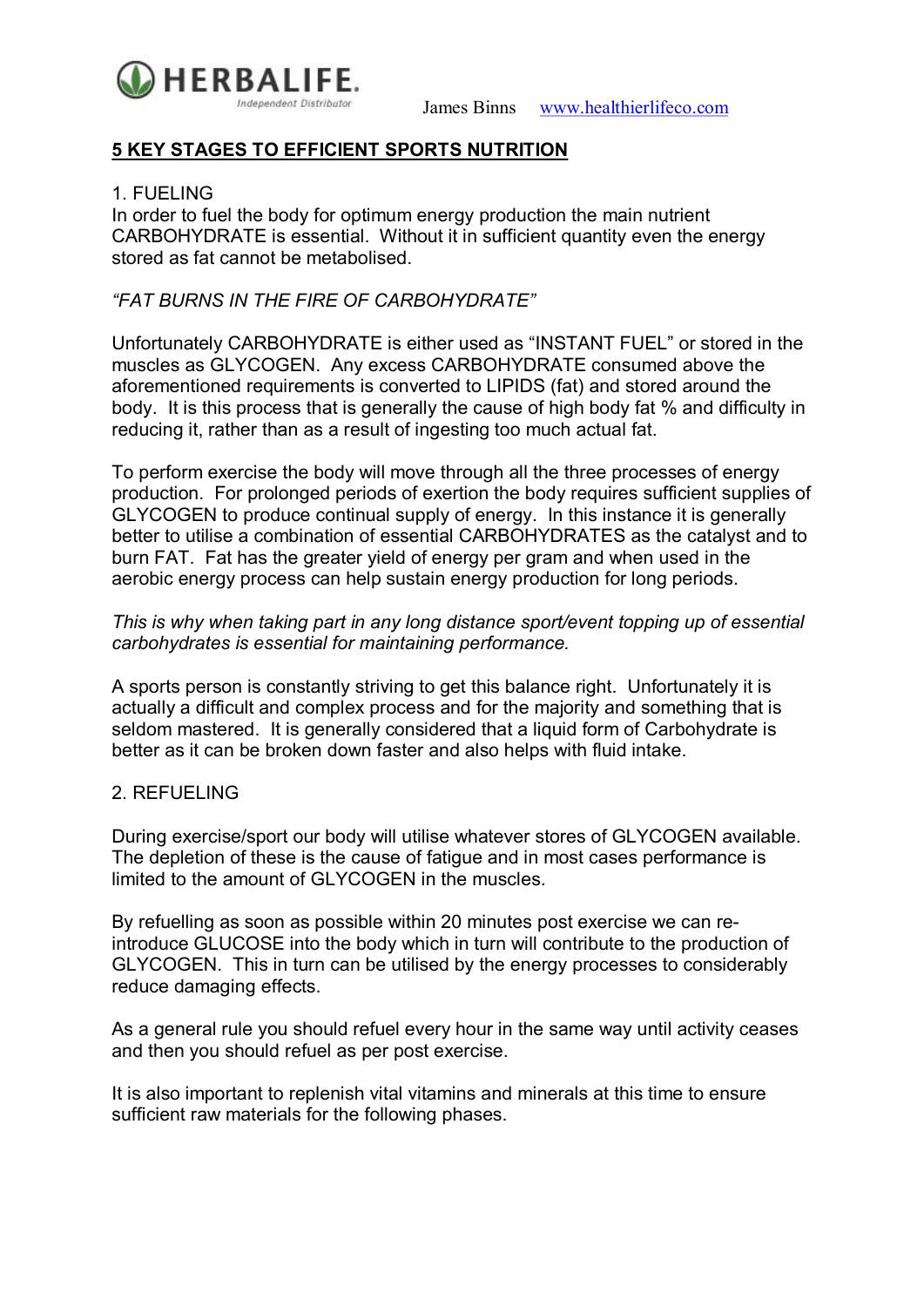

James Binns www.healthierlifeco.com

Remember that your body will continue to metabolise fat for some time after exercise and this is again aided by having sufficient CARBOHYDRATES available.

3. RECOVERY. Having just explained the need to refuel the body we now move on to the process of recovery. With exercise lasting between 30 seconds to 30 minutes fatigue is caused by the inability of the bloodstream to remove LACTIC ACID at a faster rate than it is being produced. The build up of this in the muscle reduces its ability to perform intense contractions and once this reaches harmful levels a burning feeling can be experienced. This is a safety mechanism to prevent muscle cells from destruction.

By utilizing antioxidants post exercise it is possible to reduce the length of time harmful toxins remain within the body and speed up the removal of LACTIC ACID. It is also beneficial in removing FREE RAICALS. Antioxidants can also help reduce long term damage to muscle fibres and speed up the chemical process that converts GLUCOSE to GLYCOGEN. (Increased glycogen resynthesis) They also help to boost the immune system and help ensure that the body is not fighting disease and infection, but devoting all its resources to recovery and repair.

4. REPAIR. When participating in sporting activity, the body is generally pushed to its limits and often beyond. At this time the muscle fibres within the muscles are torn. The process of first tearing, then repairing these fibres, leads to the growth and development of stronger fibres that are more capable of the demands that will be placed on them. This process is responsible for the size, strength and endurance gains that sports people require. This process can often be quite painful and generally manifests as muscle soreness 2 days after. It is commonly referred to as DOMS (delayed onset muscle soreness) For subsequent growth and development to occur efficiently and quickly the body requires certain proteins. The sooner these are available the sooner the repair and growth process can begin. In many cases DOMS can be significantly reduced.

PROTEINS are essentially amino acids that form various chains of protein depending on their purpose. The body requires a total of 20 Amino Acids. Unfortunately, the body can only produce 11 Nonessential amino acids) out of the total of 20 itself and the other 9 (essential amino acids) MUST be ingested. Once broken down ALL the amino acids are transported to the liver where they are mixed (synthesised in what is referred to as the AMINO ACID POOL. They are then converted to ENERGY or a variety of different PROTEINS and distributed as required. Because we have already topped up our body with

CARBOHYDATES in the refuelling phase a larger proportion of the amino acids can now synthesised as protein, maximising growth and repair.

5. HYDRATION is probably the most talked about and discussed topic for any sportsperson.

Just as the heart beats constantly, fluids move constantly within the body. It is this movement that enables the body to maintain the constant state of balance it requires.